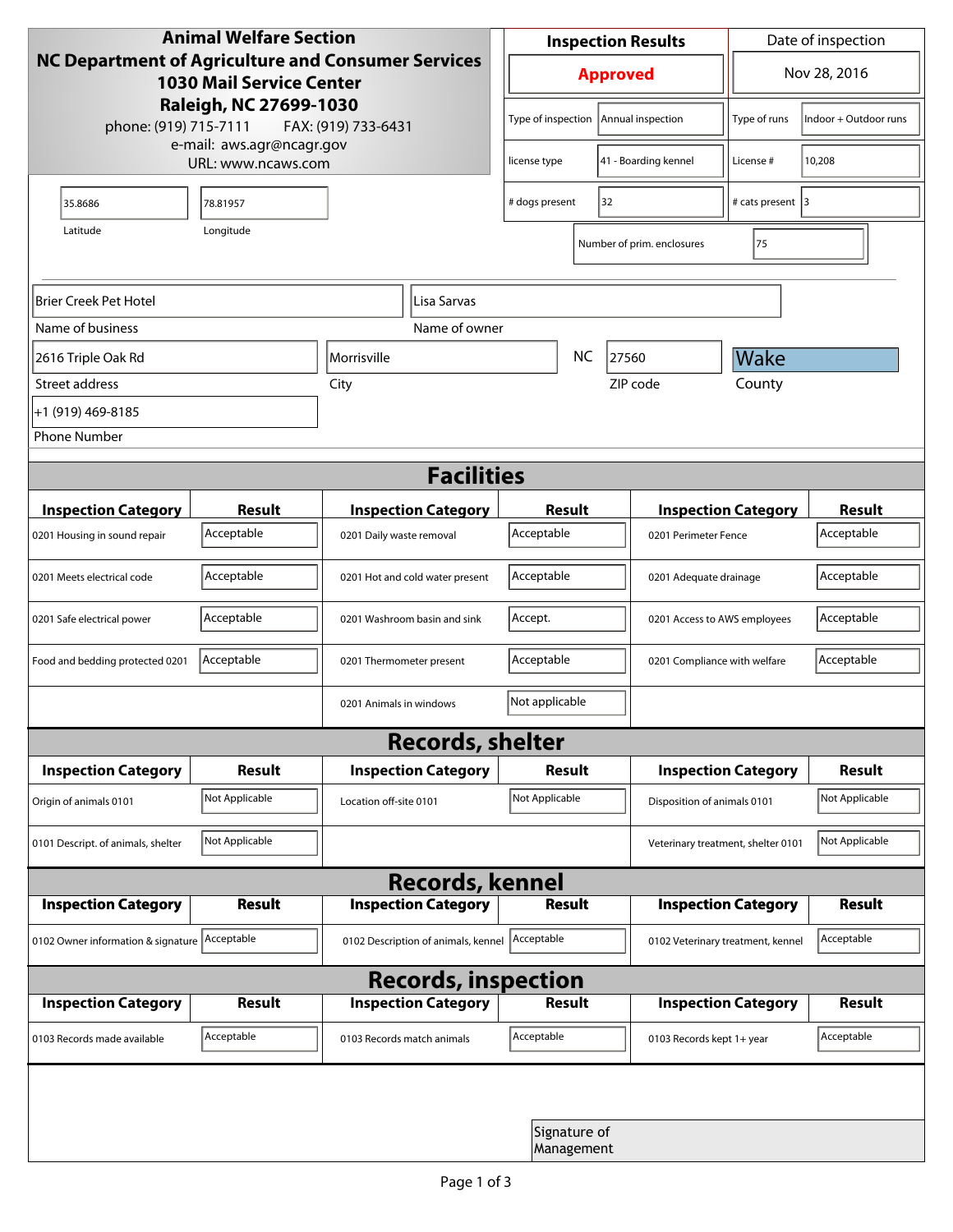| <b>Animal Welfare Section, NCDA&amp;CS</b>                  |                |                                    | <b>Inspection Results</b>  |                                    | Date of inspection         |                |  |  |  |
|-------------------------------------------------------------|----------------|------------------------------------|----------------------------|------------------------------------|----------------------------|----------------|--|--|--|
| Inspection Report, continued                                |                |                                    | <b>Approved</b>            |                                    | Nov 28, 2016               |                |  |  |  |
|                                                             |                |                                    |                            |                                    |                            | <b>NC</b>      |  |  |  |
| <b>Brier Creek Pet Hotel</b>                                | Morrisville    |                                    |                            |                                    |                            |                |  |  |  |
| <b>Indoor facilities</b>                                    |                |                                    |                            |                                    |                            |                |  |  |  |
| <b>Inspection Category</b>                                  | Result         | <b>Inspection Category</b>         | Result                     | <b>Inspection Category</b>         |                            | <b>Result</b>  |  |  |  |
| 0202 Ambient temperature, indoor                            | Acceptable     | 0202 Ventilation, indoor           | Acceptable                 | 0202 Lighting, indoor              |                            | Acceptable     |  |  |  |
| 0202 Imperv./Sanitary surf., indoor                         | Acceptable     | 0202 Drainage, indoor              | Acceptable                 |                                    |                            |                |  |  |  |
| <b>Outdoor facilities</b>                                   |                |                                    |                            |                                    |                            |                |  |  |  |
| <b>Inspection Category</b>                                  | Result         | <b>Inspection Category</b>         | Result                     |                                    | <b>Inspection Category</b> |                |  |  |  |
| 0203 Impervious surfaces, outdoor                           | Acceptable     | 0203 Housing, 1 per animal         | Acceptable                 | 0203 Protection from elements      |                            | Acceptable     |  |  |  |
| 0203 Owner advised, outdoor                                 | Acceptable     | 0203 Drainage, outdoor             | Acceptable                 |                                    |                            |                |  |  |  |
| <b>Primary enclosures</b>                                   |                |                                    |                            |                                    |                            |                |  |  |  |
| <b>Inspection Category</b>                                  | Result         | <b>Inspection Category</b>         | Result                     | <b>Inspection Category</b>         |                            | Result         |  |  |  |
| 0204 Drainage prev. cross contam.                           | Acceptable     | 0204 Fence height >= 5 feet        | Acceptable                 | 0204 1:10 ratio, person: human     |                            | Acceptable     |  |  |  |
| 0204 Surf. impervious to moisture                           | Not Acceptable | 0204 Enclosure is escape proof     | Acceptable                 | 0204 Cats, $>=$ 4 sq. ft. / adult  |                            | Acceptable     |  |  |  |
| 0204 Prevent contact with wood                              | Acceptable     | 0204 Solid resting surface         | Acceptable                 | 0204 Cats, $<= 12$ / enclosure     |                            | Acceptable     |  |  |  |
| 0204 Enclosures in sound repair                             | Not Acceptable | 0204 Cats, raised resting surface  | Acceptable                 | 0204 Cats, 1 litter pan / 3 adults |                            | Acceptable     |  |  |  |
| 0204 Size of enclosure                                      | Acceptable     | 0204 Dogs, supervision if > 4      | Acceptable                 |                                    |                            |                |  |  |  |
|                                                             |                | <b>Feeding</b>                     |                            |                                    |                            |                |  |  |  |
| <b>Inspection Category</b>                                  | <b>Result</b>  | <b>Inspection Category</b>         | Result                     | <b>Inspection Category</b>         |                            | <b>Result</b>  |  |  |  |
| 0205 Feeding, 1x / day, adult                               | Acceptable     | 0205 Feeding, 1 bowl / adult       | Acceptable                 | 0205 Feeding, commercial food      |                            | Acceptable     |  |  |  |
| 0205 Feeding, bowl in good repair                           | Acceptable     | 0205 Feeding, quality food         | Acceptable                 | 0205 Feeding, bowl is protected    |                            | Acceptable     |  |  |  |
| 0205 Feeding, 2x / day, young                               | Acceptable     |                                    |                            |                                    |                            |                |  |  |  |
|                                                             |                | <b>Watering</b>                    |                            |                                    |                            |                |  |  |  |
| <b>Inspection Category</b>                                  | <b>Result</b>  | <b>Inspection Category</b>         | Result                     |                                    |                            |                |  |  |  |
| 0206 Watering, continuous access                            | Acceptable     | 0206 Watering, bowl in good repair | Acceptable                 |                                    |                            |                |  |  |  |
| <b>Sanitation/Employees/Classification &amp; Separation</b> |                |                                    |                            |                                    |                            |                |  |  |  |
| <b>Inspection Category</b>                                  | <b>Result</b>  | <b>Inspection Category</b>         | Result                     | <b>Inspection Category</b>         |                            | <b>Result</b>  |  |  |  |
| 0207 Waste removal 2x / day                                 | Acceptable     | 0207 Grounds overgrown             | Acceptable                 | 0207 Young given social interact.  |                            | Not Applicable |  |  |  |
| 0207 Animals removed while clean                            | Acceptable     | 0207 Pest Control                  | Acceptable                 | 0207 Species separated             |                            | Acceptable     |  |  |  |
|                                                             |                |                                    | Signature of<br>Management |                                    |                            |                |  |  |  |